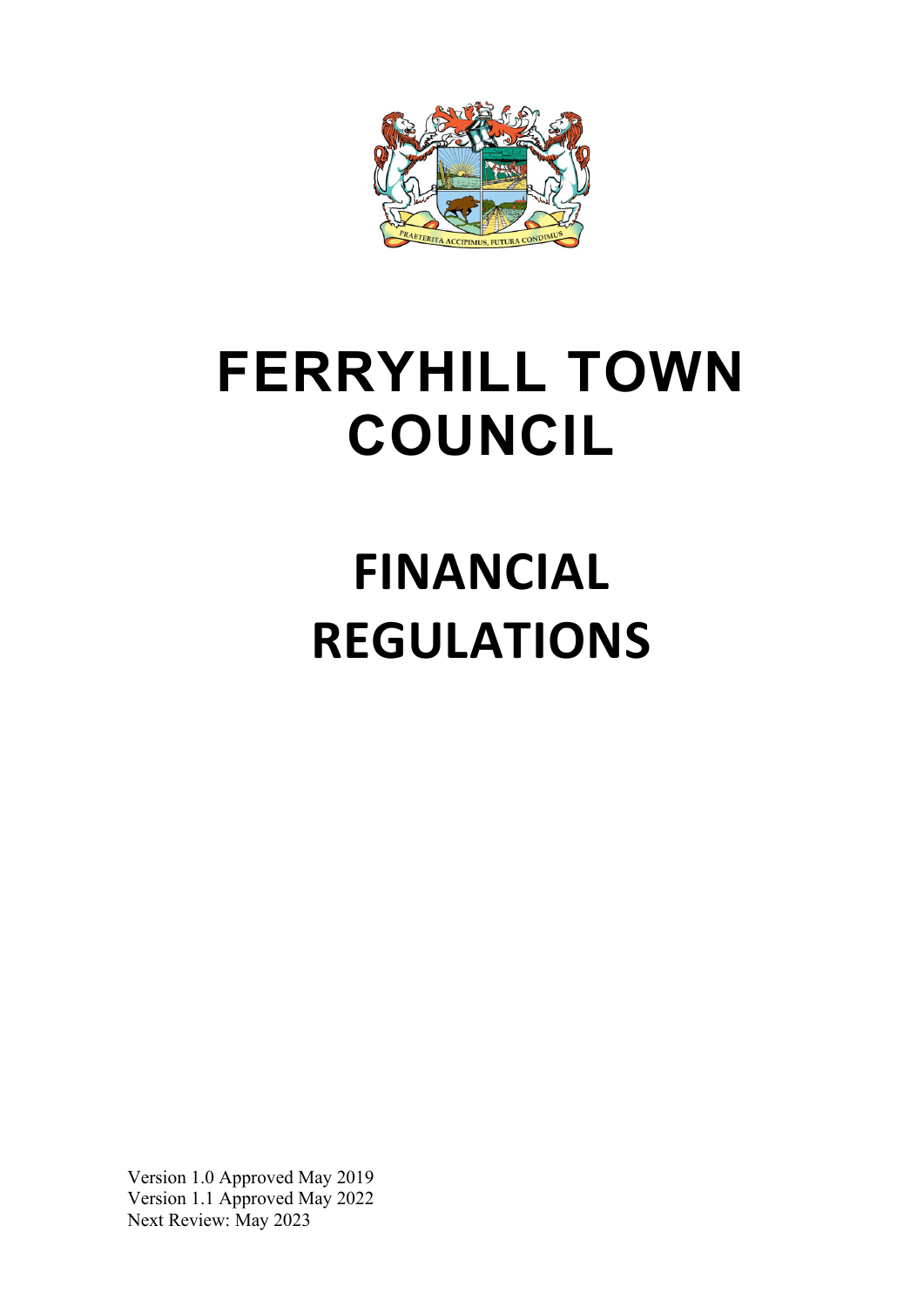# **Contents**

**Page(s)**

| 1               | General 23                                                                               |                 |
|-----------------|------------------------------------------------------------------------------------------|-----------------|
| 2               |                                                                                          |                 |
| 3               |                                                                                          |                 |
| 4               |                                                                                          |                 |
| 5               |                                                                                          | $4 - 5$         |
| 6               |                                                                                          |                 |
| $\overline{7}$  |                                                                                          |                 |
| 8               | Accounting Records and Control Systems _____________6                                    |                 |
| 9               |                                                                                          |                 |
| 10              |                                                                                          |                 |
| 11              |                                                                                          |                 |
| 12              | Treasury Management Arrangements ________________7-8                                     |                 |
| 13              | Orders for Work, Goods and Services ________________8                                    |                 |
|                 |                                                                                          |                 |
| 15 <sub>1</sub> |                                                                                          |                 |
| 16              | Control of Income ________________________________                                       | $10 - 11$       |
|                 |                                                                                          | 11              |
|                 | 18 Leasing                                                                               | 12 <sub>2</sub> |
|                 |                                                                                          | $12 - 13$       |
|                 |                                                                                          | 13              |
|                 |                                                                                          | 14              |
|                 | 22 Risk Management __________________________________                                    | 14              |
|                 |                                                                                          | 14              |
|                 | 24 Security 24 Security 24 Security 24 Security 24 Security 24 Security 24 Security 2012 | 14              |
|                 | 25 Accounting Manuals and Instructions ________________ 15                               |                 |
|                 | 26 Revision of Financial Regulations _________________                                   | 15              |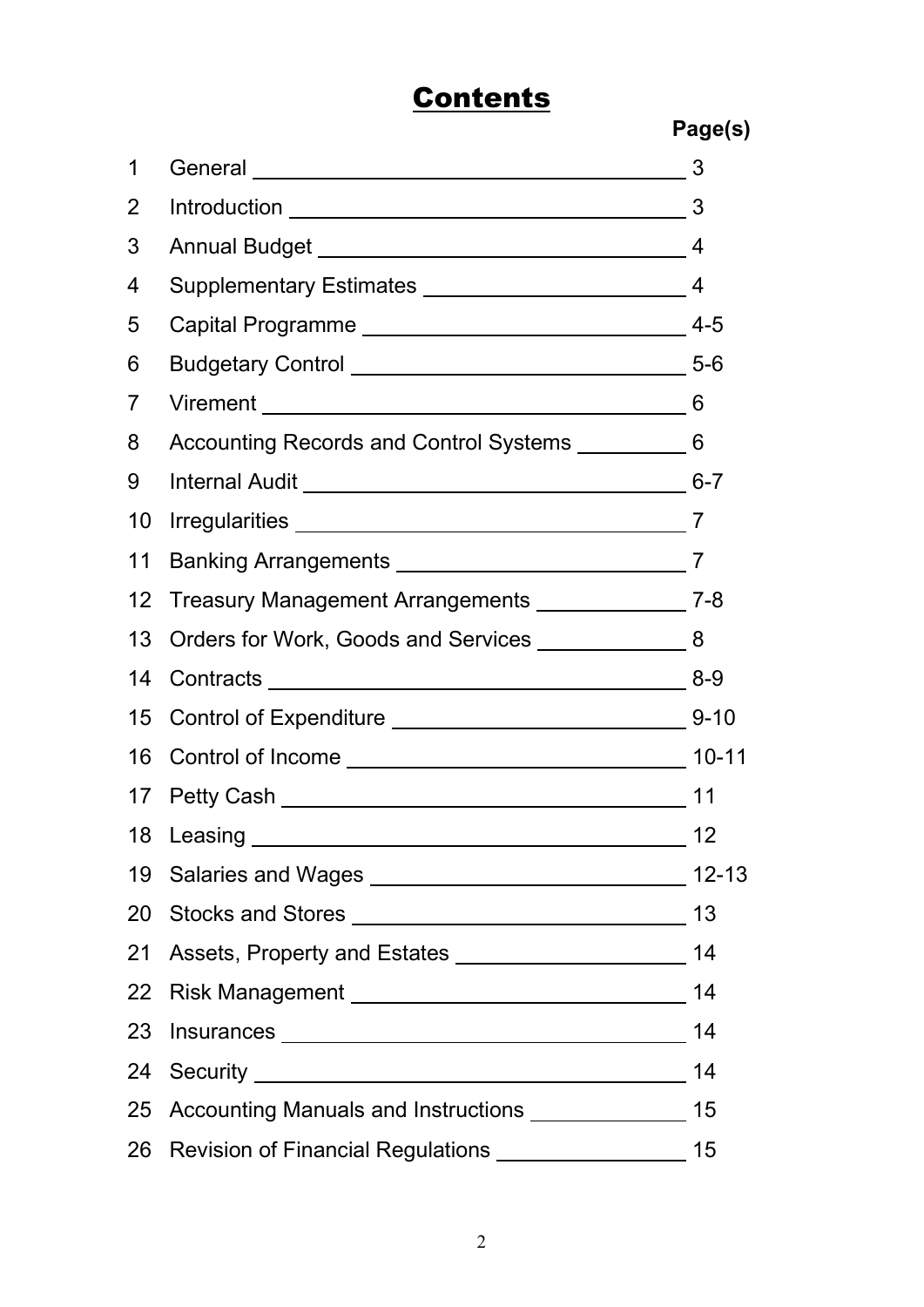### **1. GENERAL**

- 1.1 The Town Clerk is the proper officer of the Town Council for the purpose of Section 112 of the Local Government Act 1972, and is also the responsible financial officer (RFO) for the purpose of Section 151 of the same Act.
- 1.2 In the event that the Town Clerk is unable to fulfil these responsibilities owing to illness or other cause the Council shall determine how the responsibilities imposed on the Council by the Act shall be met.
- 1.3 In these Regulations any reference to the "responsible officer acting on behalf of the Council" shall mean any specialist support which may be required to support the activities of the Council in particular circumstances e.g. an architect on capital works.

#### **2. INTRODUCTION**

- 2.1 These Financial Regulations govern the conduct of financial management within the Council and may only be amended or varied by resolution of the Council. The Council is responsible in law for ensuring that its financial management is adequate and effective, and that the Council has a sound system of financial control which facilitates the effective exercise of its functions, including arrangements for the management of risk and for the prevention and detection of fraud and corruption. These Financial Regulations are designed to demonstrate how the Council meets these responsibilities.
- 2.2 It is the duty of Members and officers to be aware of the content of these Financial Regulations and to comply with their requirements.
- 2.3 The Town Clerk shall act as financial adviser to the Council and shall be responsible for the proper financial administration of the Council's affairs.
- 2.4 The Town Clerk shall be responsible for ensuring the production of regular financial management information.
- 2.5 It shall be the duty of the Resources Committee to regulate and control the finances of the Council. The Committee shall also be responsible for ensuring that Members and officers have due regard to the duties and responsibilities placed on the Council by relevant legislation in relation to financial matters.
- 2.6 The Town Clerk shall be consulted before any officer enters into any commitment which is likely to affect the finances of the Council.
- 2.7 It is illegal for a Member to enter into any financial commitment on behalf of the Council. (Section 101 of the Local Government Act 1972).
- 2.8 At least once a year, prior to approving the Annual Accounts, the Council shall conduct a review of the effectiveness of its system of internal control which shall be in accordance with proper practices.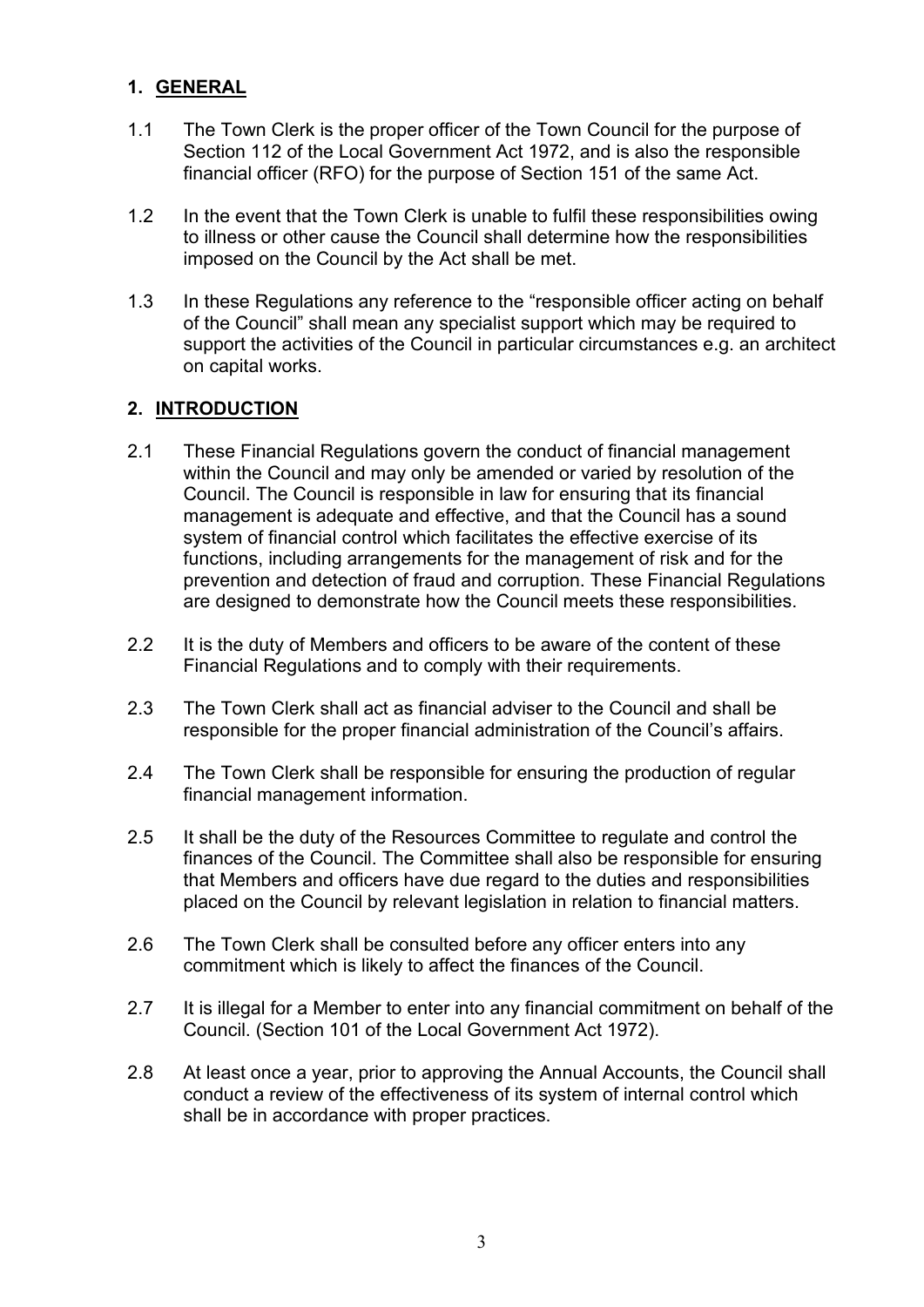#### **3. ANNUAL BUDGET**

- 3.1 Annual budgets for both revenue and capital income and expenditure for the following year, including the level and use of reserves and sources of funding, shall be prepared by the Town Clerk, in consultation with Members, the Council's Accountant and Finance and Administration Manager. He shall submit to the Council by no later than its December meeting a report detailing the financial position relating to the current year's budget, and the financial implications for the following year.
- 3.2 Following the December meeting, any proposed changes to the draft budget shall be submitted in writing to the Town Clerk at least two weeks prior to the Council's January meeting. The details submitted should include reasons for the proposed changes and the implications of the changes for the budget and the services provided by the Council, if agreed. Subject to the Town Clerk being satisfied that all of the relevant information has been provided by the Member proposing the changes, the proposals will be included in the report on the budget to be agreed at the January meeting of the Council. Any proposals presented at the January Council meeting which have not complied with this Regulation will not be considered.
- 3.3 The Council shall review the budget and, at its meeting in January, approve the budget and set the precept to be levied for the following financial year. The Town Clerk shall issue the precept to the billing authority by the due date.
- 3.4 The Town Clerk shall, as soon as is practical, provide each Member with a copy of the approved budget.
- 3.5 The approved budget shall form the basis of financial control for the following year.
- 3.6 The Council shall consider the need for and have regard to a three year forecast of revenue and capital expenditure and income, which should be prepared at the same time as the annual budget.

#### **4. SUPPLEMENTARY ESTIMATES**

4.1 Where it appears that expenditure may be incurred which is not provided for within the approved budget, and virement is not possible (see section 7 below), the Town Clerk shall submit to the Council, before the expenditure is incurred, a request for a supplementary estimate. The request shall be accompanied by a detailed statement in support of the proposed expenditure giving reasons why the expenditure cannot be found by economies in other budgets.

#### **5. CAPITAL PROGRAMME**

- 5.1 A capital programme shall be considered annually by the Council. The programme should cover a three year period.
- 5.2 Programmes shall be prepared by the Town Clerk and submitted to the Council for consideration as part of the budget process. The programme shall be supported by a written report detailing the nature of the schemes to be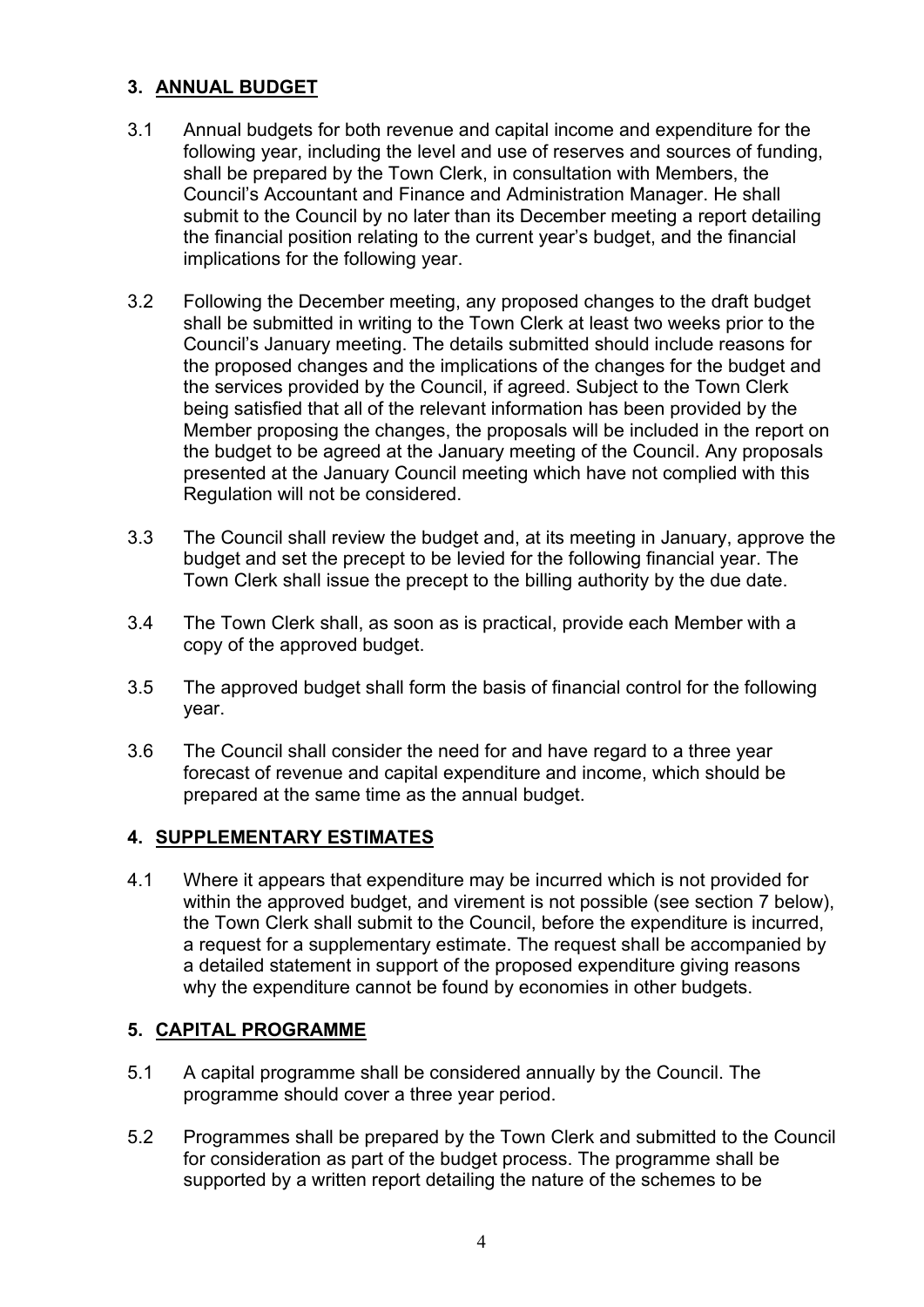undertaken and the financial resources available, including grants, to fund the programme.

- 5.3 Generally, only capital schemes within the approved capital programme may be undertaken in any financial year. However, in the event of a situation arising which warrants a capital scheme not already in the programme, for example the availability of significant funding, then a report may be submitted to Members recommending approval of the scheme.
- 5.4 For the purpose of these Regulations only expenditure which complies with the prescribed definition of capital, and with a value of £5,000 and above, shall be classed as capital.

#### **6. BUDGETARY CONTROL**

- 6.1 The Town Clerk may authorise spending within budget, under any budget heading, up to £5,000 on each occasion. Expenditure on revenue items may be incurred up to the amounts included in the approved budget.
- 6.2 Each cost centre budget shall be, as far as is practical, allocated to an individual officer of the Council. It shall be the officer's responsibility to monitor the area(s) they are allocated to ensure that the cost centre total budget for the year is not exceeded.
- 6.3 No expenditure may be incurred that will exceed the amount provided in the revenue budgets, unless this can be accommodated by savings in other budget areas and subject to virement rules (see sections 4 above and 7 below).
- 6.4 The Town Clerk shall ensure that performance against the approved revenue budget and capital programme is monitored throughout the year, and that the overall budget is not overspent.
- 6.5 The Finance and Administration Manager shall ensure that statements detailing income and expenditure against the approved budget are produced on a monthly basis. These shall be reviewed by appropriate officers and, where it appears that expenditure may exceed approved budgets or income may fall short, steps must be taken to avoid these situations.
- 6.6 The Town Clerk shall arrange for the submission to the Resources Committee on a regular, but at least quarterly, basis a report detailing income and expenditure to date against the approved budget and highlighting any issues of concern of which Members should be aware. However, in the event of a situation arising which has the potential for a significant adverse financial impact on the Council, the Town Clerk shall submit a report to Members as soon as possible detailing the nature of the situation and possible means for addressing it.
- 6.7 Reasonable expenditure, up to £5,000, may be incurred by the Town Clerk to deal with an emergency situation, irrespective of whether there is budget provision.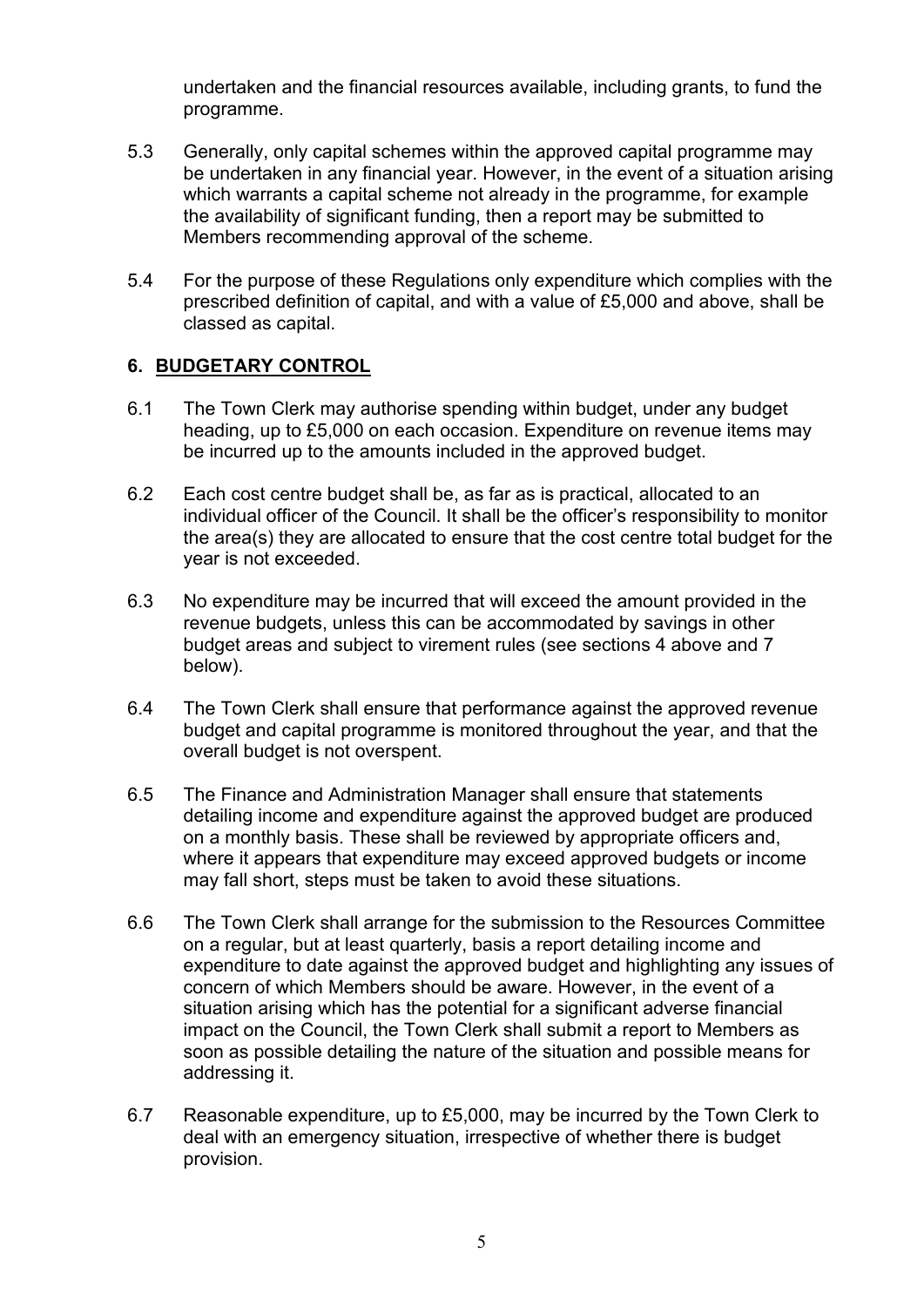6.8 Unspent provisions in the revenue budget at the year end shall not be carried forward to a subsequent year unless placed in an earmarked reserve by resolution of the Council.

#### **7. VIREMENT**

7.1 The Town Clerk may authorise a virement proposal up to a maximum of £2,500 where no change in Council policy is involved. A proposal for virement in excess of £2,500, or where there is a change in Council policy, shall only be authorised by the Council.

# **8. ACCOUNTING RECORDS AND CONTROL SYSTEMS**

- 8.1 All accounting procedures and financial records of the Council shall be determined by the Town Clerk in accordance with the provisions of the Accounts and Audit Regulations in effect at the time.
- 8.2 The Town Clerk shall be responsible for ensuring the completion of the annual accounts in accordance with the provisions of the Accounts and Audit Regulations in effect at the time.
- 8.3 The Town Clerk shall be responsible for submitting the annual accounts to the Council for approval in accordance with the timescale set by the Accounts and Audit Regulations in effect at the time.
- 8.4 The Town Clerk shall be responsible for the publication of the annual accounts in accordance with the provisions of the Accounts and Audit Regulations in effect at the time.

# **9. INTERNAL AUDIT**

- 9.1 The Town Clerk shall be responsible for ensuring that there is an adequate and effective system of internal audit of the Council's accounting, financial and other operations in accordance with proper practices and the provisions of the Accounts and Audit Regulations in effect at the time.
- 9.2 The Internal Auditor shall be appointed and shall carry out the work required by the Council in accordance with proper practices. The Internal Auditor shall be competent and independent of the operations of the Council. He/she shall report to the Corporate Governance Committee in writing or in person at least three times in a financial year with a minimum of one annual written report to the full Council in respect of each financial year. In order to demonstrate objectivity and independence, the Internal Auditor shall be free from any conflicts of interest and have no involvement in the financial decision-making, management or control of the Council.
- 9.3 Any officer or Member of the Council must make available at any reasonable time such documents and any other records that appear necessary for the purpose of the audit, and shall supply such information and explanation as is required for the purpose of the audit.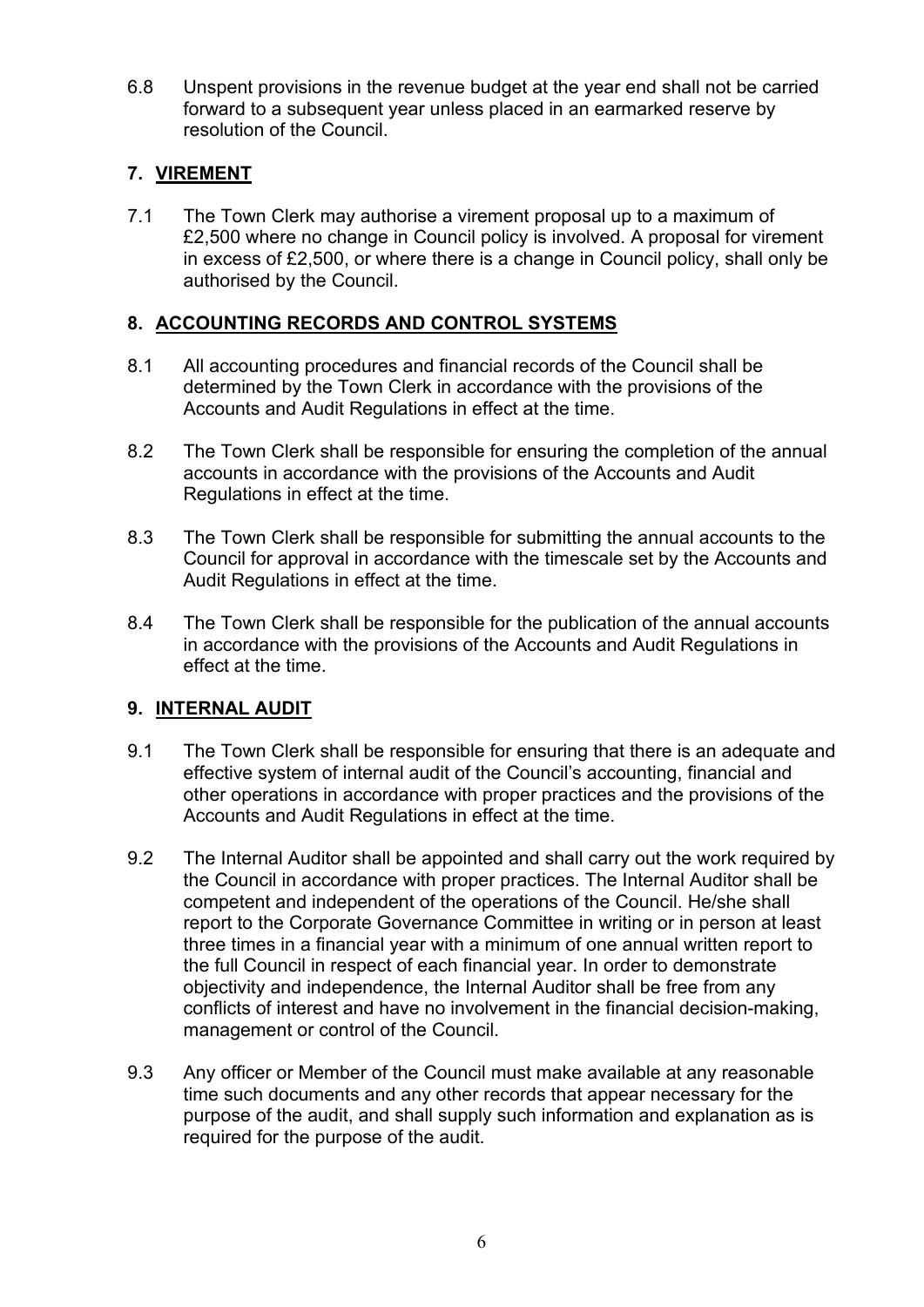9.4 The Town Clerk shall, as soon as practicable, bring to the attention of all Members any correspondence or report from the Internal or External Auditor, unless it is of a purely administrative nature.

#### **10. IRREGULARITIES**

- 10.1 Any Member or officer of the Council who becomes aware of any financial irregularities, or suspected irregularities, shall immediately notify the Town Clerk who shall take such steps as he/she considers necessary by way of investigation and report, taking into account the nature of the irregularity.
- 10.2 If it is found that any significant loss has been incurred it shall be the responsibility of the Town Clerk to inform the Council and the external auditor.
- 10.3 If it is the Town Clerk that is suspected of financial irregularities then the Internal Auditor is to be contacted to discuss and advise on the concerns raised.

#### **11. BANKING ARRANGEMENTS**

- 11.1 The Council's banking arrangements shall be the responsibility of the Town Clerk. They must be approved by the Council, and shall be reviewed regularly for efficiency.
- 11.2 The Finance and Administration Manager shall be responsible for the control and issue of cheques.
- 11.3 The Town Clerk, Finance and Administration Manager and all 17 Members are authorised to sign cheques, and any schedule of payments made by electronic means. All cheques drawn on the Council's current account must contain three signatures, two of which must be Members.
- 11.4 The Town Clerk may arrange for online banking facilities to be available to assist in the day to day management of the Council's bank account and cash balances, and to allow payment of invoices electronically.

#### **12. TREASURY MANAGEMENT ARRANGEMENTS**

- 12.1 The Council's treasury management arrangements shall be the responsibility of the Town Clerk. They must comply with the requirements of CIPFA's Code of Practice for Treasury Management, and must be reported to and approved by Members at a Full Council meeting in accordance with the Code, in the form of the Council's Treasury Management Strategy.
- 12.2 All loans and investments shall be negotiated in the name of the Council and shall be for a set period in accordance with Council policy and any relevant Government directive.
- 12.3 Any loans shall be arranged only after obtaining any necessary borrowing approval, the terms and purpose of which having been approved by the Council.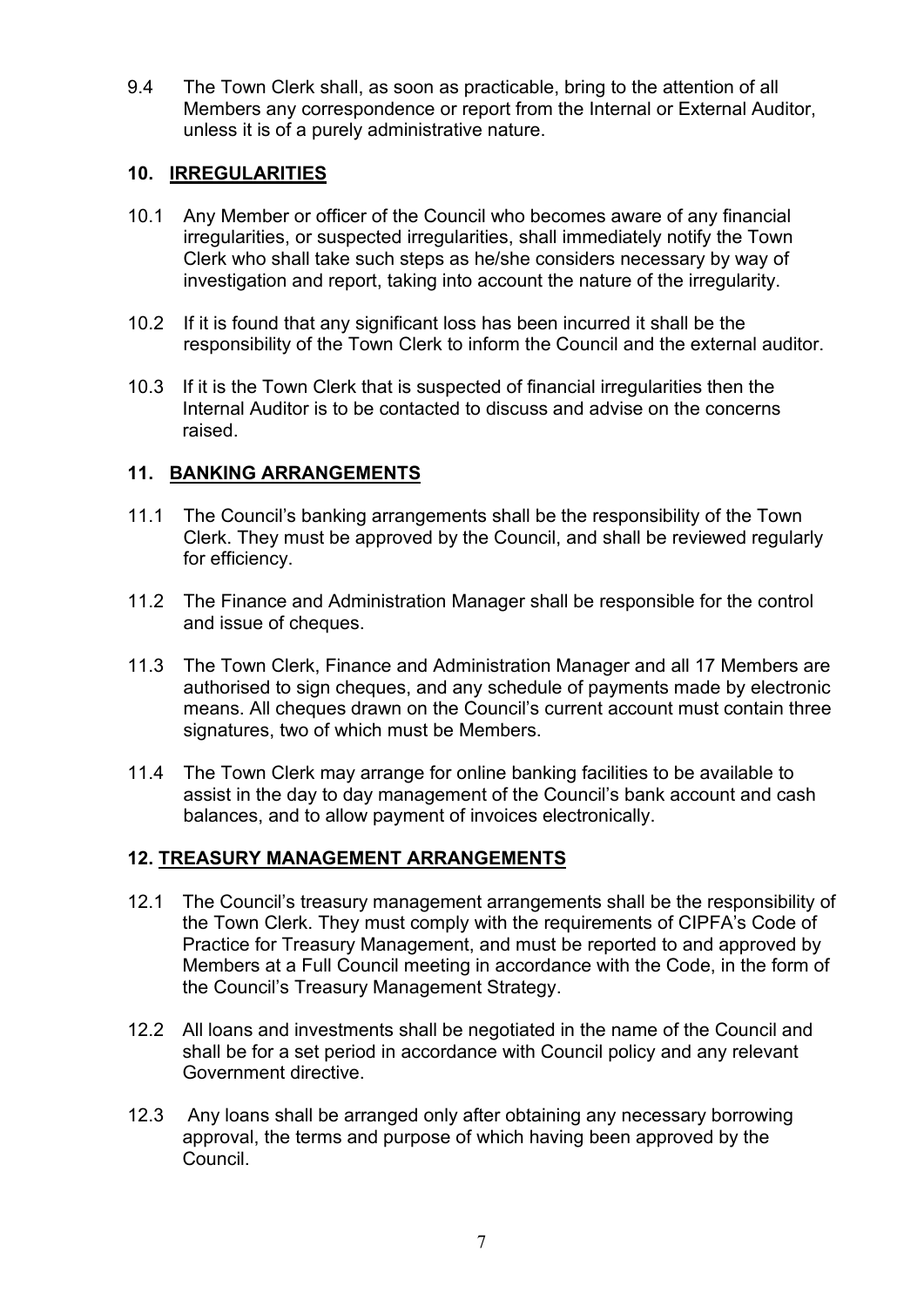12.4 All investment certificates and other documents relating thereto shall be maintained in the custody of the Town Clerk.

#### **13. ORDERS FOR WORK, GOODS AND SERVICES**

- 13.1 The Council's detailed rules for procurement, the award and management of contracts and tendering are set out separately in the Standing Orders for Contracts and Procurement.
- 13.2 An official order, or letter if appropriate, shall be issued for all work, services and goods unless a formal contract is to be prepared or an official order would be inappropriate. Copies of all orders, letters and contracts shall be retained by the Finance and Administration Manager.
- 13.3 In the event of an emergency requiring expenditure above the £5,000 limit delegated to the Town Clerk, discussions will be held with the Chair or Vice-Chair of the Resources Committee to agree appropriate actions to be taken and followed up with an update report at the next appropriate meeting.
- 13.4 Where the supply of goods, supply of services or the execution of works is to be on a continuing or regular basis, price quotations need not be obtained on every occasion but should be renewed and reviewed at least every 5 years or such longer periods as may be specified by the Council after taking into account the improved terms which may be obtained by entering into a longer contract or agreement.
- 13.5 The Town Clerk shall verify the lawful nature of any proposed purchase before the issue of any order. In the case of new or infrequent purchases the Town Clerk shall ensure that the statutory authority shall be reported to the meeting at which the order is approved so that members can record the powers being used.
- 13.6 All received quotes should be kept on a properly designated file and retained in accordance with the Council's Document Retention policy.

#### **14 CONTRACTS**

- 14.1 A list of exemptions to these financial regulations is identified in the Standing Orders for Contracts and Procurement.
- 14.2 The Council shall not be obliged to accept the lowest or any tender, quote or estimate, but must be able to demonstrate why the lowest is not accepted. In the event of it being proposed that the lowest tender not be accepted the Town Clerk shall, before awarding the contract, report to the Council with reasons justifying the rejection of the lowest tender.
- 14.3 All works carried out by a contractor must comply with relevant Health and Safety regulations.
- 14.4 A final certificate in respect of the completed contract shall not be issued until the contractor or sub-contractor has furnished a detailed statement of account for the whole of the contract supported by vouchers, documents and other relevant information.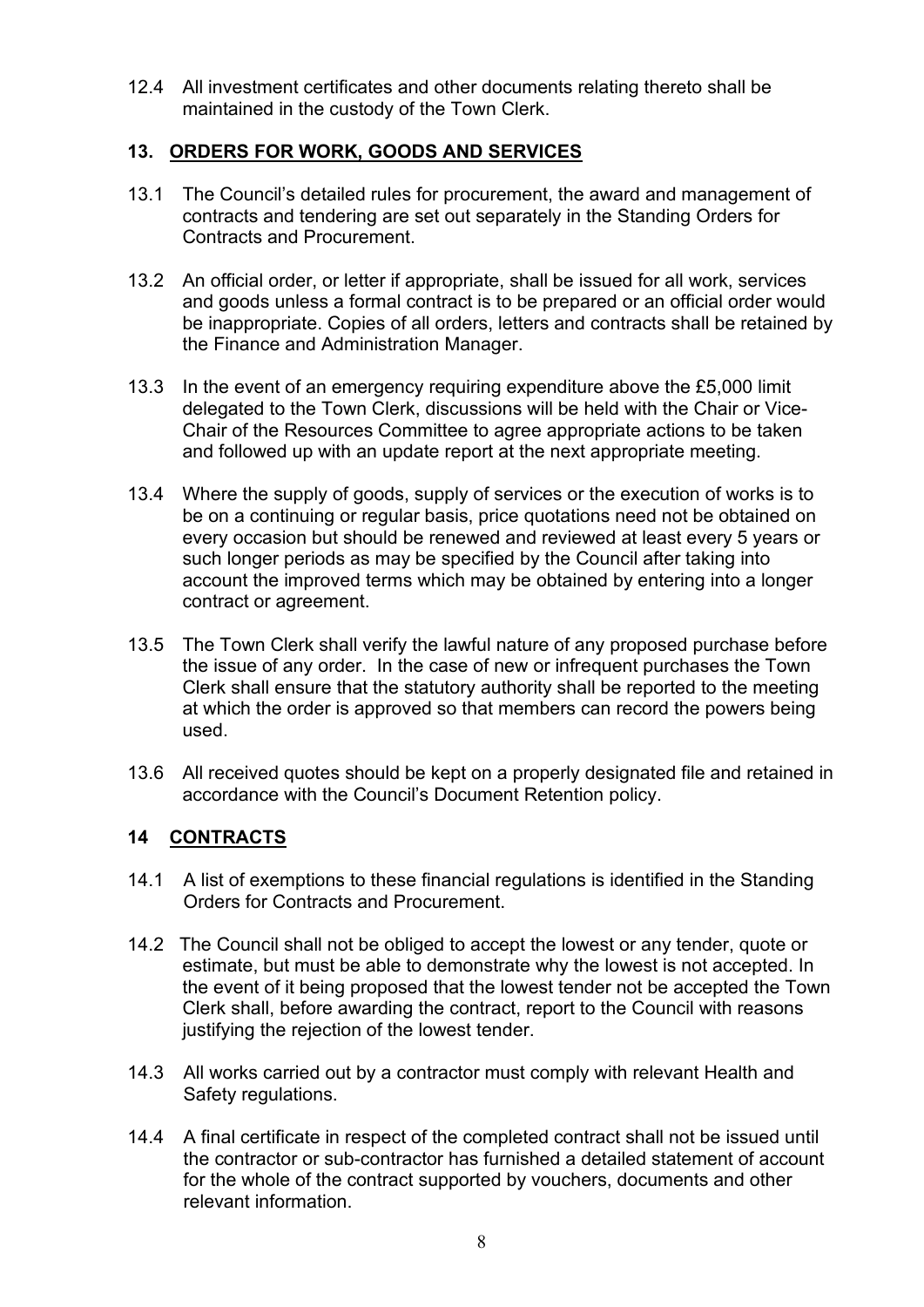- 14.5 Payments on account of a contract shall be made within the time specified in the contract or upon receipt of authorised certificates from the contractor or consultants engaged to supervise the contract. The certificate should show the original amount of the contract, the value of work executed to date, retention money, the total amount certified to date and the amount now certified. Where contracts provide for payment by instalments the Finance and Administration Manager shall maintain a record of all such payments.
- 14.6 In any case when it is estimated that the total cost of work carried out under a contract, excluding fluctuation clauses and contingencies, will exceed the contract sum by 5% or more a further report shall be submitted to the Resources Committee.
- 14.7 Any variation to a contract or addition to or omission from a contract must be approved by the Town Clerk in writing, in consultation with the Chair and Vice Chair of the Resources Committee, and reported to the committee where final cost is likely to exceed the budget.

#### **15. CONTROL OF EXPENDITURE**

- 15.1 The Council will make safe and efficient arrangements for the making of all payments.
- 15.2 No expenditure shall be incurred unless it is in accordance with the expressed policy and the requirements of the Financial Regulations of the Council, and is provided for in the annual estimates or any supplementary estimates approved by the Council.
- 15.3 All payments shall be made by electronic transfer wherever possible, cheque or debit card as per 15.4. However, if considered appropriate by the Council, payment for utility supplies (energy, telephone and water), non-domestic rates and certain other recurring expenses may be made by direct debit or standing order. Direct debit or standing order mandates shall be signed by three Members and any payments made must be reported to the Council. The approval for the use of direct debits, standing orders and debit cards (and credit cards if considered appropriate) shall be renewed by resolution of the Council at least every year.
- 15.4 The Council authorises the payment of invoices by BACS provided that the agreed procedures are followed. A schedule of payments made by this method must be signed by one Member authorised to sign, and must be countersigned by the Town Clerk prior to payments being made.
- 15.5Approval for the use of BACS shall be renewed by resolution of the Council at least every two years.
- 15.6 The Town Clerk and Finance and Administration Manager are authorised to use the Council's debit cards up to the financial limits within the Town Clerk's delegated authority where this is the most practical method of payment. Such authorisation may be delegated to other members of staff as considered necessary for the efficient operation of the Council.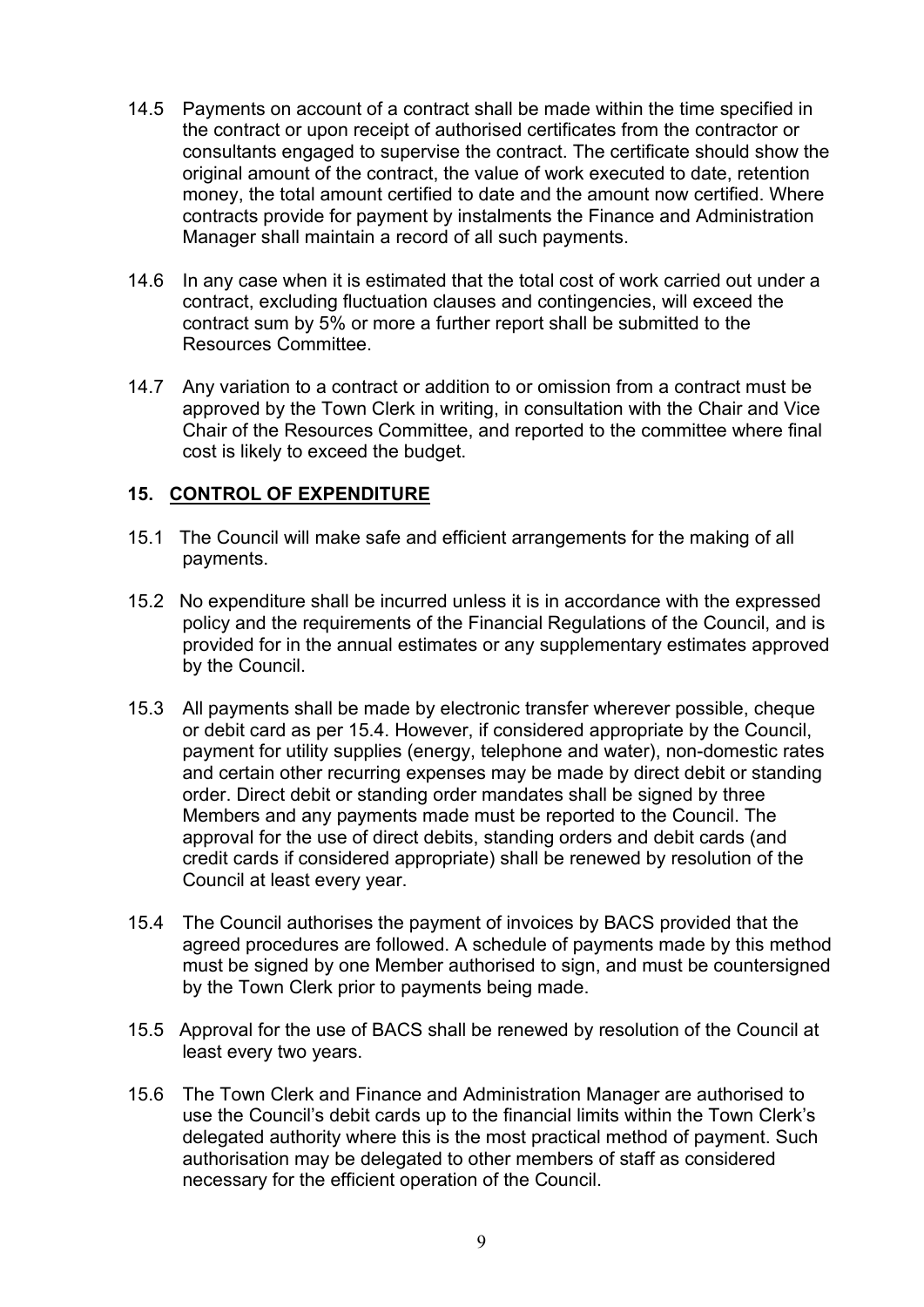- 15.7 Use of a debit card shall be restricted to meet costs arising when officers are away from the Town Hall, for example at conferences etc, for internet or phone purchases and in certain situations where supplies can be obtained cheaper locally. All such payments shall appear on the automated report presented to the Resources Committee.
- 15.8 The pin numbers for the Council's debit cards MUST be different to those used by the officers for their personal cards.
- 15.9 When not in use, the cards must be kept in the safe at the Town Hall until required.
- 15.10 When it is proposed to use a debit card steps should be taken to ensure that funds exist in the Council's current account to cover the intended expenditure.
- 15.11 Where expenditure is required to pay for emergency works i.e. in the case of health and safety issues, the Town Clerk is authorised to incur such reasonable expenditure as he/she considers appropriate in the circumstances.
- 15.12 All invoices shall be checked by the Finance and Administration Manager to ensure that they relate to the works, services or goods ordered and provided, that the amount is correct, the V.A.T. is included where appropriate, that they are arithmetically correct and that they are not copies. The Town Clerk will further check and authorise the invoice(s) for payment and the Finance and Administration Manager will process the invoice for payment in accordance with agreed procedures.
- 15.13 No payment shall be made on the basis of a copy invoice unless the copy is clearly marked as such by the supplier, and checks are carried out to ensure that payment has not already been made.
- 15.14 A schedule of payments made shall be submitted to Resources Committee at each meeting. If the schedule is in order it shall be agreed by the meeting and recorded as such in the minutes. The schedule shall be signed by the Chair of the Resources Committee and one other Member present at the meeting.

#### **16. CONTROL OF INCOME**

- 16.1 The Town Clerk shall ensure that adequate and effective arrangements exist to maximise the income from all sums due to the Council. He/she shall ensure that proper records are maintained and that control systems are in place in respect of cash handled in all sections of the Council.
- 16.2 The origin of each receipt shall be entered into a receipt book. All receipt books shall be ordered and controlled by the Town Clerk, through the Committee and Civic Administrator.
- 16.3 All sums received on behalf of the Council shall be banked intact and without delay by the Clerical Officer, as directed by the Town Clerk. He/she shall take appropriate steps to ensure the security and safety of any officer banking cash.
- 16.4 Personal cheques shall not be cashed out of money held on behalf of the Council.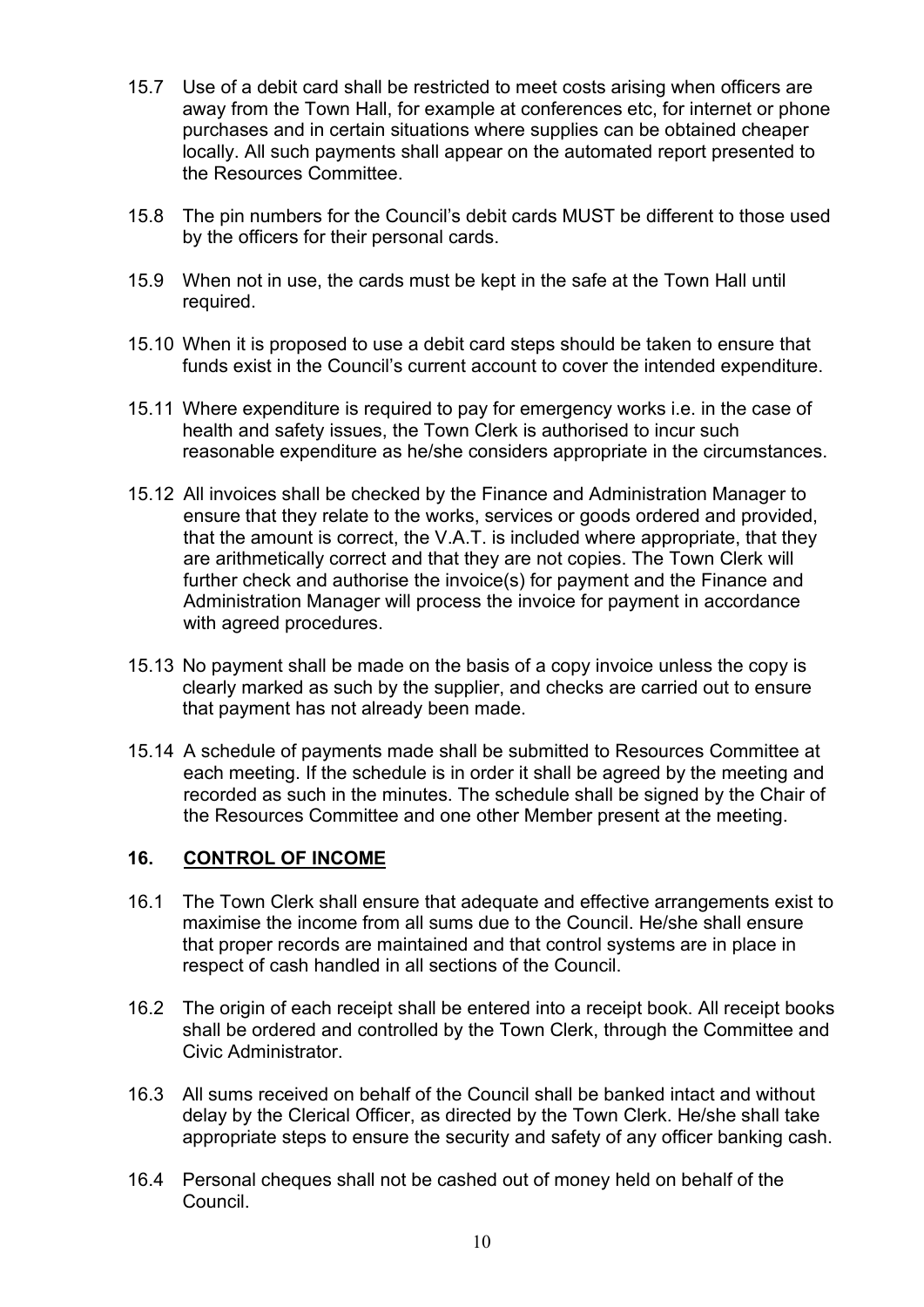- 16.5 Where the Council regularly receives a significant sum of cash the Town Clerk shall take steps to ensure that more than one person is present when the cash is counted.
- 16.6 Where appropriate, cash must be reconciled with some form of control document e.g. till roll, record of ticket sales etc. The till sales are reconciled and verified at the end of each week by the Finance and Administration Manager.
- 16.7 The charges made for work undertaken, services provided and goods supplied shall be in accordance with those most recently approved by the Council. Where a charge is to be made which has not been approved by the Council the Town Clerk shall determine the appropriate charge and report the amendment to the next meeting of the Council.
- 16.8 All fees and charges shall be reviewed annually by the Council as part of the budget process, based on a report from the Town Clerk.
- 16.9 All grant claims to Government Departments or other organisations shall be submitted by the Town Clerk, or by agreement with him/her.
- 16.10 All appropriate steps must be taken to recover sums due to the Council. In bankruptcy and liquidation cases the Town Clerk may write out of the Council's accounts the full amount of monies due and thereafter pursue the Council's claim in accordance with the statutory process, where he considers it cost effective to do so.
- 16.11 Where the Town Clerk considers that the recovery process has been exhausted, and where further attempts at recovery would not be cost effective, a report shall be submitted to Members recommending that the debt be written off. The report shall provide full details of the debt and of action taken to recover the amount due. No debt shall be written off without the prior approval of the Council.
- 16.12 The accounts of the Council shall include an appropriate provision for bad debts.
- 16.13 The Finance and Administration Manager shall ensure the prompt completion of any VAT return.

#### **17. PETTY CASH**

- 17.1 The Town Clerk shall provide such advances as is considered appropriate for such officers of the Council as may need them for the payment of minor expenses.
- 17.2 Payments from petty cash must be supported by a receipt or other proof of payment.
- 17.3 All expenditure from petty cash will be recorded in the petty cash book, with all proof of payments attached to each page. The petty cash will be reimbursed by cheque at the appropriate time.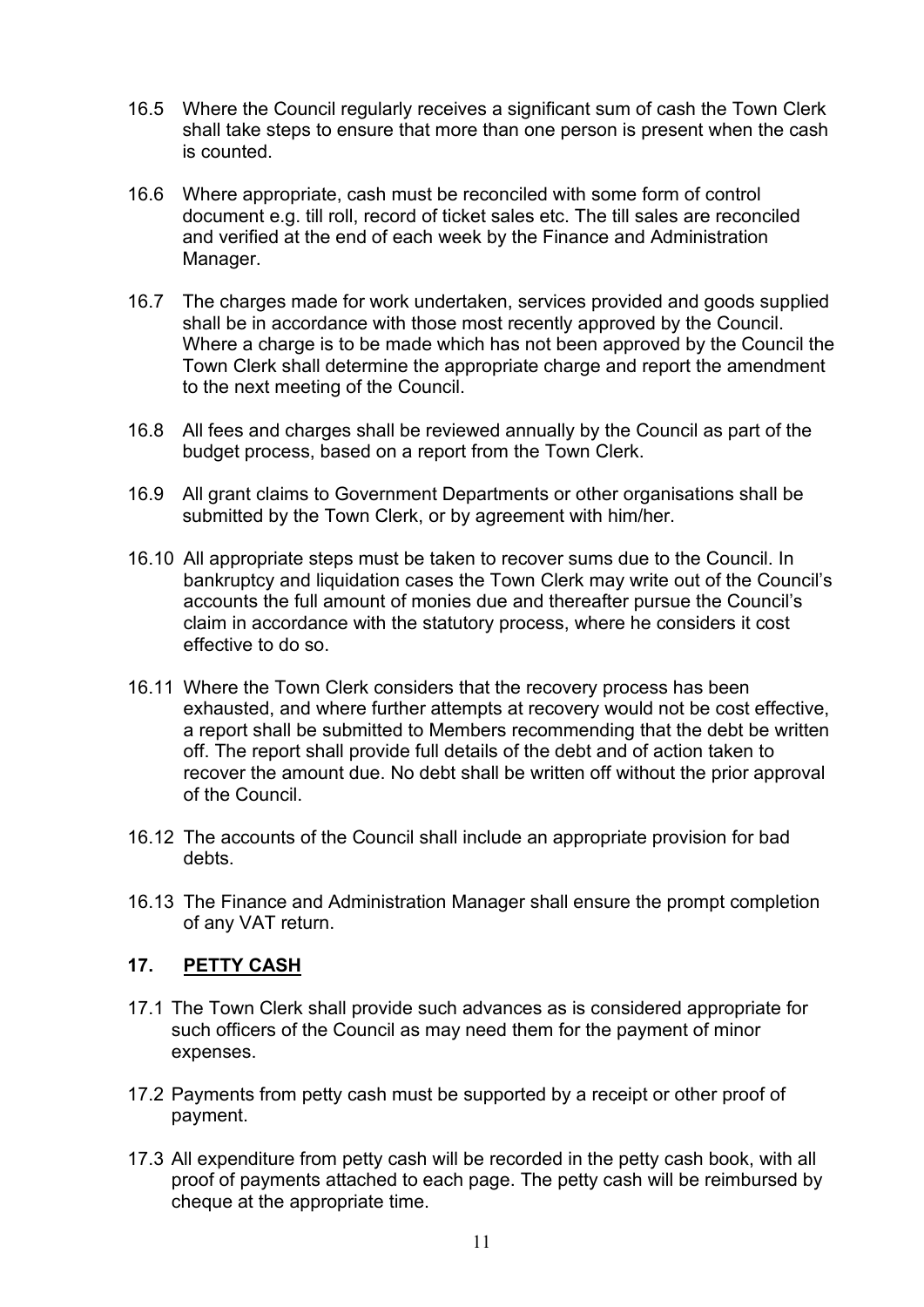17.4 Petty cash must be kept in a locked safe.

# **18. LEASING**

18.1 The Town Clerk shall be responsible for the negotiation and management of all leasing arrangements where expenditure has been authorised by the Council.

#### **19. SALARIES, OVERTIME, MILEAGE AND EXPENSES FOR EMPLOYEES AND COUNCILLORS**

- 19.1 As an employer, the Council shall make arrangements to meet fully the statutory requirements placed on all employers by PAYE and National Insurance legislation.
- 19.2 The Town Clerk shall be responsible for the authorisation of payment of salaries, overtime, mileage and expenses to all council employees and councillors. The Finance and Administration Manager shall ensure that all salaries, overtime, mileage and expenses are certified and processed in accordance with approved procedures.

The Mayor or in his/her absence the Deputy Mayor, shall be responsible for the authorisation of the Town Clerk's mileage and expenses and the Finance and Administration Manager will process for payment in accordance with agreed procedures.

19.3 The Town Clerk shall be responsible for the authorisation of all timesheets and the Finance and Administration Manager will be responsible for checking and processing in accordance with approved procedures.

The Mayor or in his/her absence the Deputy Mayor, shall be responsible for the authorisation of the Town Clerk's time sheet.

- 19.4 The Finance and Administration Manager shall ensure that records are kept of salaries and wages, and deductions therefrom, relating to the Council's employees.
- 19.5 The Finance and Administration Manager shall ensure that records are maintained of employees' absences, overtime, appointments, resignations etc in order to substantiate the salaries payroll.
- 19.6 Where appropriate, the payment of Members Allowances shall be made in accordance with nationally agreed rates, including travel and subsistence.

#### **20. STOCKS AND STORES**

- 20.1 The appropriate officer shall be responsible for the care and custody of stores and equipment relevant to their areas of operational responsibility.
- 20.2 Delivery notes shall be obtained in respect of all goods received into store, or otherwise delivered, and goods must be checked to ensure compliance with the order in terms of their nature, quantity and quality at the time the delivery is made.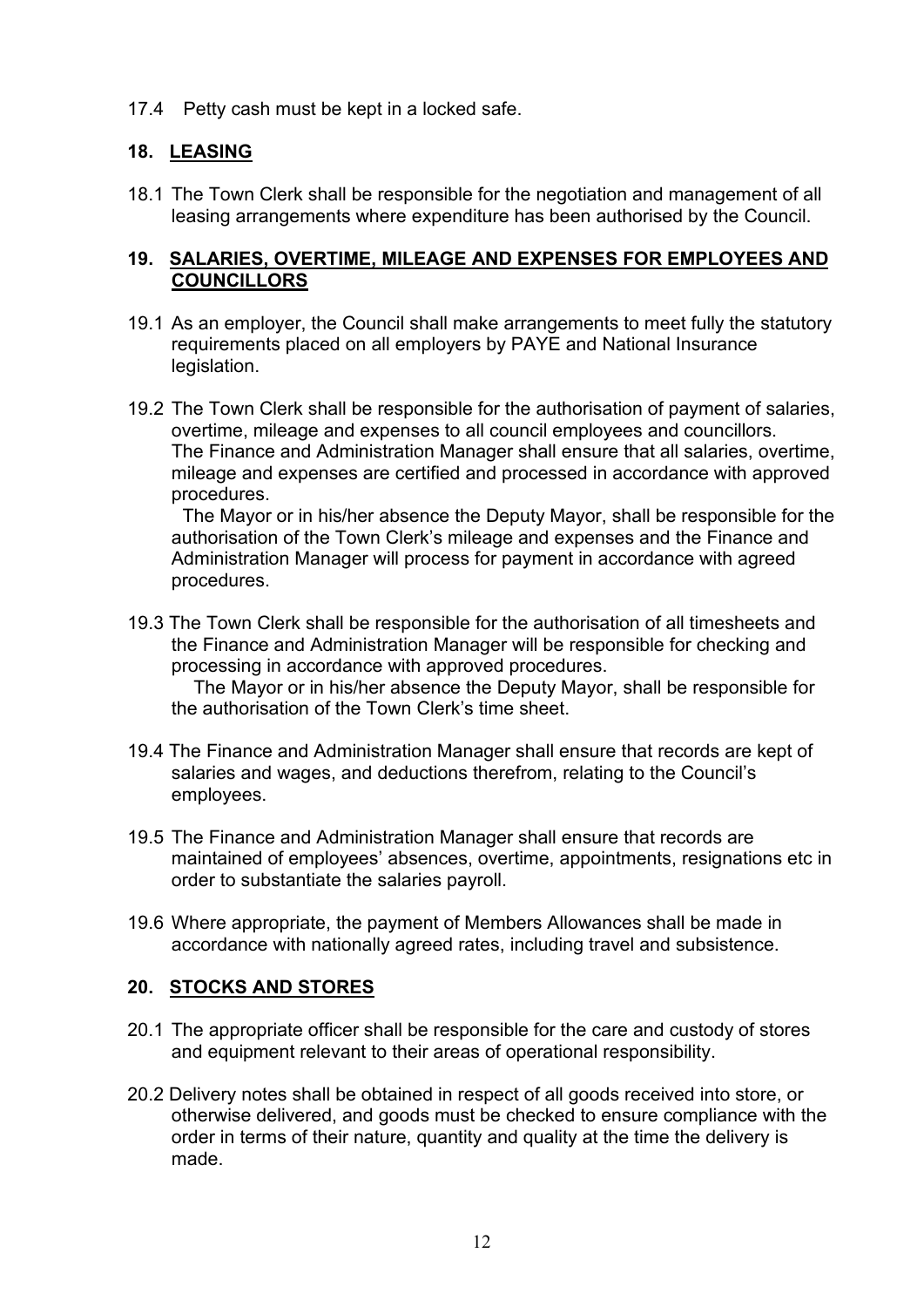- 20.3 Stocks shall be kept at the minimum level consistent with operational requirements.
- 20.4 Where appropriate, records shall be kept in an appropriate form of the receipt and issue of items of stock.
- 20.5 An audit of stocks should be undertaken at least annually by the Finance and Administration Manager and Works Manager. Any stock variations or obsolete items of stock identified should be reported to the Town Clerk who may authorise deficiencies to be written off, subject to a maximum value of £500. Any variations of over £500 must be reported to the Council.
- 20.6 The Council's property shall not be removed, other than in accordance with the ordinary business of the Council, or used other than for Council purposes.

# **21. ASSETS, PROPERTY AND ESTATES**

- 21.1 The Town Clerk shall make appropriate arrangements for the custody of all title deeds in respect of property owned by the Council. A record shall be maintained recording the location, extent, plan, reference, purchase details, nature of the interest, tenancies granted, rents payable and purpose for which the asset is held in accordance with the provisions of the Accounts and Audit Regulations in effect at the time.
- 21.2 No property shall be sold, leased or otherwise disposed of without the authority of the Council, together with any consents required by law. Other assets which are no longer required or usable, such as plant, vehicles and equipment, may be sold without the authority of the Council. Steps should be taken to maximise sale proceeds.
- 21.3 The Town Clerk shall ensure that an accurate and up to date register of all assets is maintained. The continued existence of tangible assets shown in the register shall be verified at least annually.

#### **22. RISK MANAGEMENT**

- 22.1 The Council is responsible for putting into place arrangements for the effective management of risk.
- 22.2 The Town Clerk shall prepare and promote a risk management strategy statement in respect of all of the activities of the Council. The risk management strategy and consequent risk management arrangements shall be reviewed at least annually by the Council.
- 22.3 When considering any new activity the Town Clerk shall prepare a draft risk assessment for the activity and shall submit the draft, together with risk management proposals for the activity, to the Council for consideration and adoption.